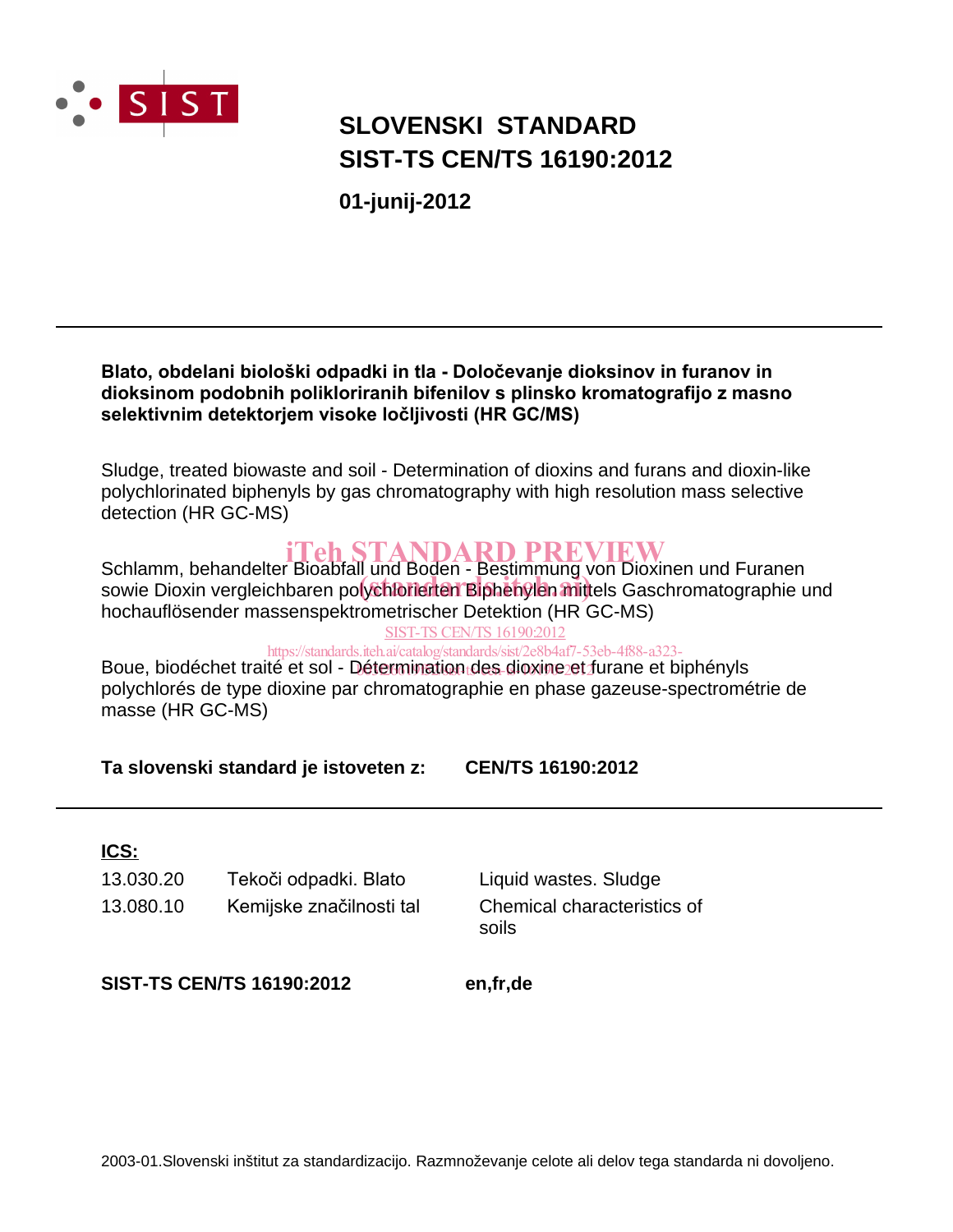# iTeh STANDARD PREVIEW (standards.iteh.ai)

SIST-TS CEN/TS 16190:2012 https://standards.iteh.ai/catalog/standards/sist/2e8b4af7-53eb-4f88-a323 b03f26619f52/sist-ts-cen-ts-16190-2012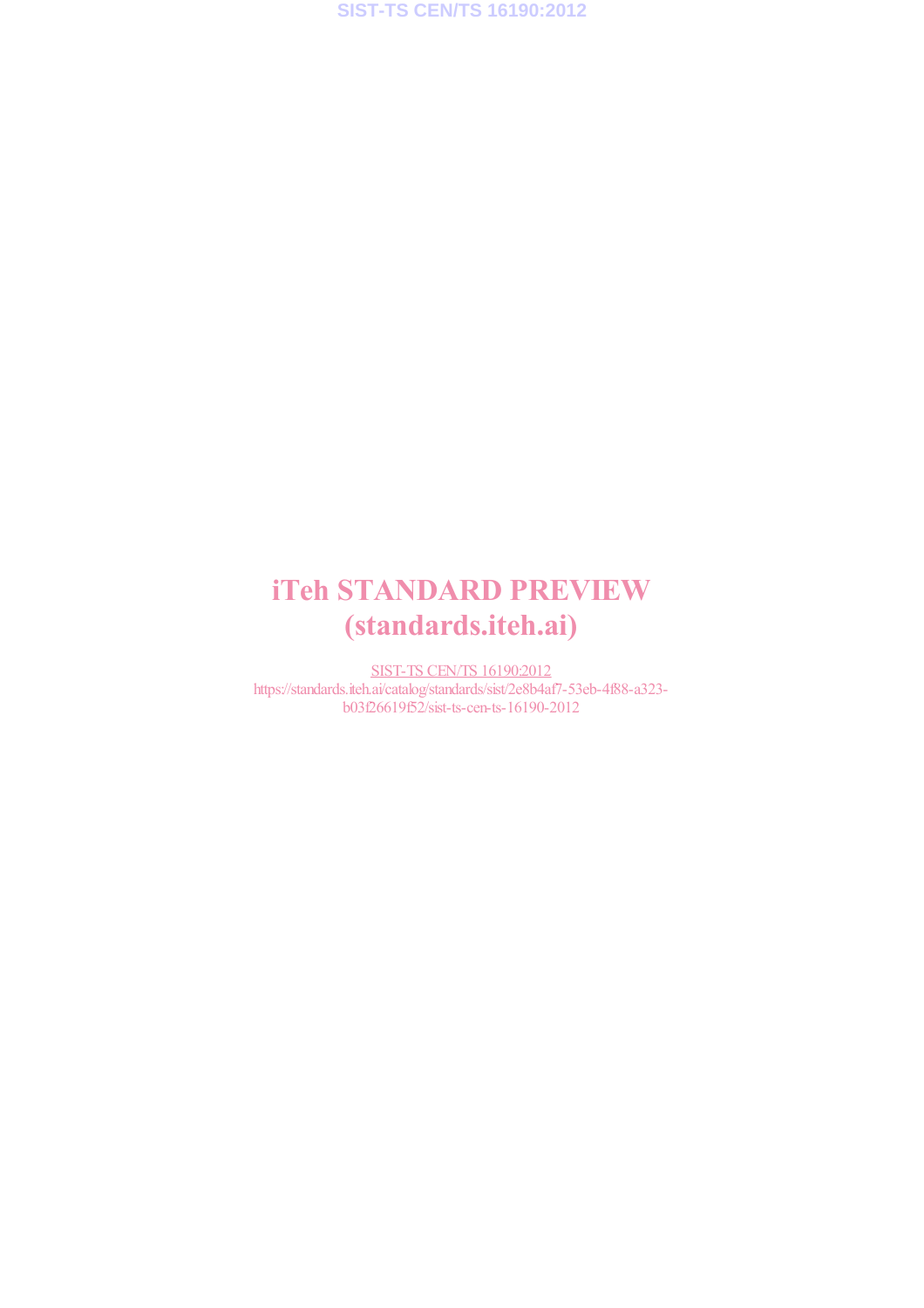#### **SIST-TS CEN/TS 16190:2012**

# TECHNICAL SPECIFICATION SPÉCIFICATION TECHNIQUE TECHNISCHE SPEZIFIKATION

# **CEN/TS 16190**

February 2012

ICS 13.030.01

English Version

### Sludge, treated biowaste and soil - Determination of dioxins and furans and dioxin-like polychlorinated biphenyls by gas chromatography with high resolution mass selective detection (HR GC-MS)

Boues, biodéchets traités et sols - Détermination des dioxines et furanes et polychlorobiphényles de type dioxine par chromatographie en phase gazeuse avec spectrométrie de masse à haute résolution (CG-SMHR)

 Schlamm, behandelter Bioabfall und Boden - Bestimmung von Dioxinen und Furanen sowie Dioxin vergleichbaren polychlorierten Biphenylen mittels Gaschromatographie und hochauflösender massenspektrometrischer Detektion (HR GC-MS)

This Technical Specification (CEN/TS) was approved by CEN on 24 April 2011 for provisional application.

The period of validity of this CEN/TS is limited initially to three years. After two years the members of CEN will be requested to submit their comments, particularly on the question whether the CEN/TS can be converted into a European Standard.

CEN members are required to announce the existence of this CEN/TS in the same way as for an EN and to make the CEN/TS available promptly at national level in an appropriate form. It is permissible to keep conflicting national standards in force (in parallel to the CEN/TS) until the final decision about the possible conversion of the CEN/TS into an EN is reached.

CEN members are the national standards. itch.ai/Gatalog/standards/sist/2e8b4a67-53ab-4f88-a323-ach Republic, Denmark, Estonia, Finland, France, Germany, Greece, Hungary, Iceland, Treland, Italyn Latvia, Luthuania, Luxembourg, Malta, Netherlands, Norway, Poland, Portugal, Romania, Slovakia, Slovenia, Spain, Sweden, Switzerland, Turkey and United Kingdom.



EUROPEAN COMMITTEE FOR STANDARDIZATION COMITÉ EUROPÉEN DE NORMALISATION EUROPÄISCHES KOMITEE FÜR NORMUNG

**Management Centre: Avenue Marnix 17, B-1000 Brussels** 

Ref. No. CEN/TS 16190:2012: E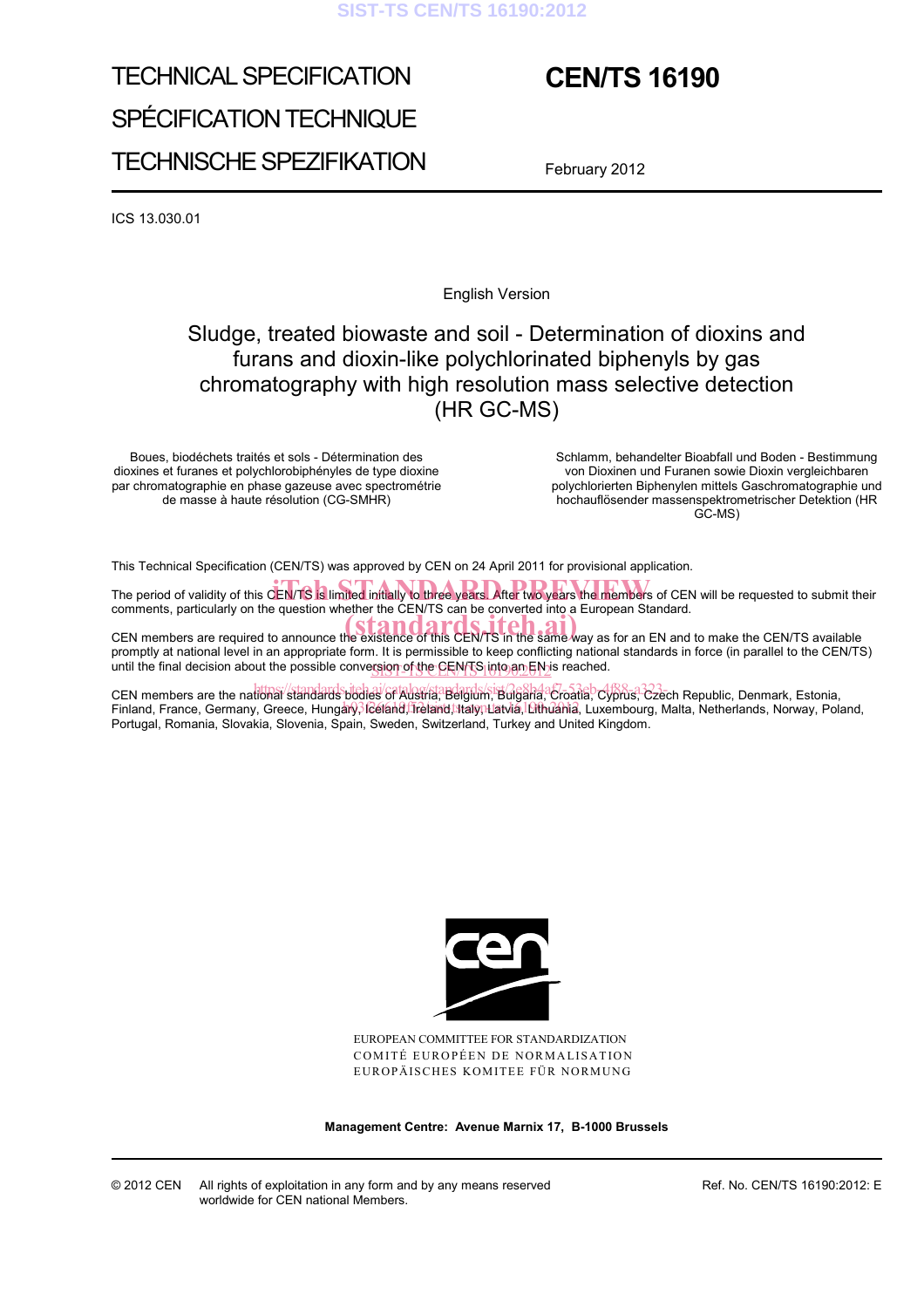### **SIST-TS CEN/TS 16190:2012**

### CEN/TS 16190:2012 (E)

## **Contents**

| 1              |                                                 |  |  |  |
|----------------|-------------------------------------------------|--|--|--|
| $\mathbf{2}$   |                                                 |  |  |  |
| 3              |                                                 |  |  |  |
| 4              |                                                 |  |  |  |
| 5              |                                                 |  |  |  |
| 5.1            |                                                 |  |  |  |
| 5.2            |                                                 |  |  |  |
| 6<br>6.1       |                                                 |  |  |  |
| 6.2            |                                                 |  |  |  |
| 6.3            |                                                 |  |  |  |
| 6.4<br>6.5     |                                                 |  |  |  |
| 6.6            | Concentration apparatus et  STANDARD PREVIEW 39 |  |  |  |
| 7              |                                                 |  |  |  |
| 7.1            |                                                 |  |  |  |
| 7.2            |                                                 |  |  |  |
| 8<br>8.1       |                                                 |  |  |  |
| 8.2            |                                                 |  |  |  |
| 8.3            |                                                 |  |  |  |
| 8.3.1          |                                                 |  |  |  |
| 8.3.2<br>8.3.3 |                                                 |  |  |  |
| 8.3.4          |                                                 |  |  |  |
| 8.3.5          |                                                 |  |  |  |
| 8.3.6<br>8.3.7 |                                                 |  |  |  |
| 8.4            |                                                 |  |  |  |
| 8.5            |                                                 |  |  |  |
| 9              |                                                 |  |  |  |
| 9.1<br>9.2     |                                                 |  |  |  |
| 9.3            |                                                 |  |  |  |
| 9.4            |                                                 |  |  |  |
| 9.5            |                                                 |  |  |  |
| 9.6<br>9.6.1   |                                                 |  |  |  |
| 9.6.2          |                                                 |  |  |  |
| 9.6.3          |                                                 |  |  |  |
| 9.7<br>9.7.1   |                                                 |  |  |  |
| 9.7.2          |                                                 |  |  |  |
| 9.7.3          |                                                 |  |  |  |
| 9.7.4          |                                                 |  |  |  |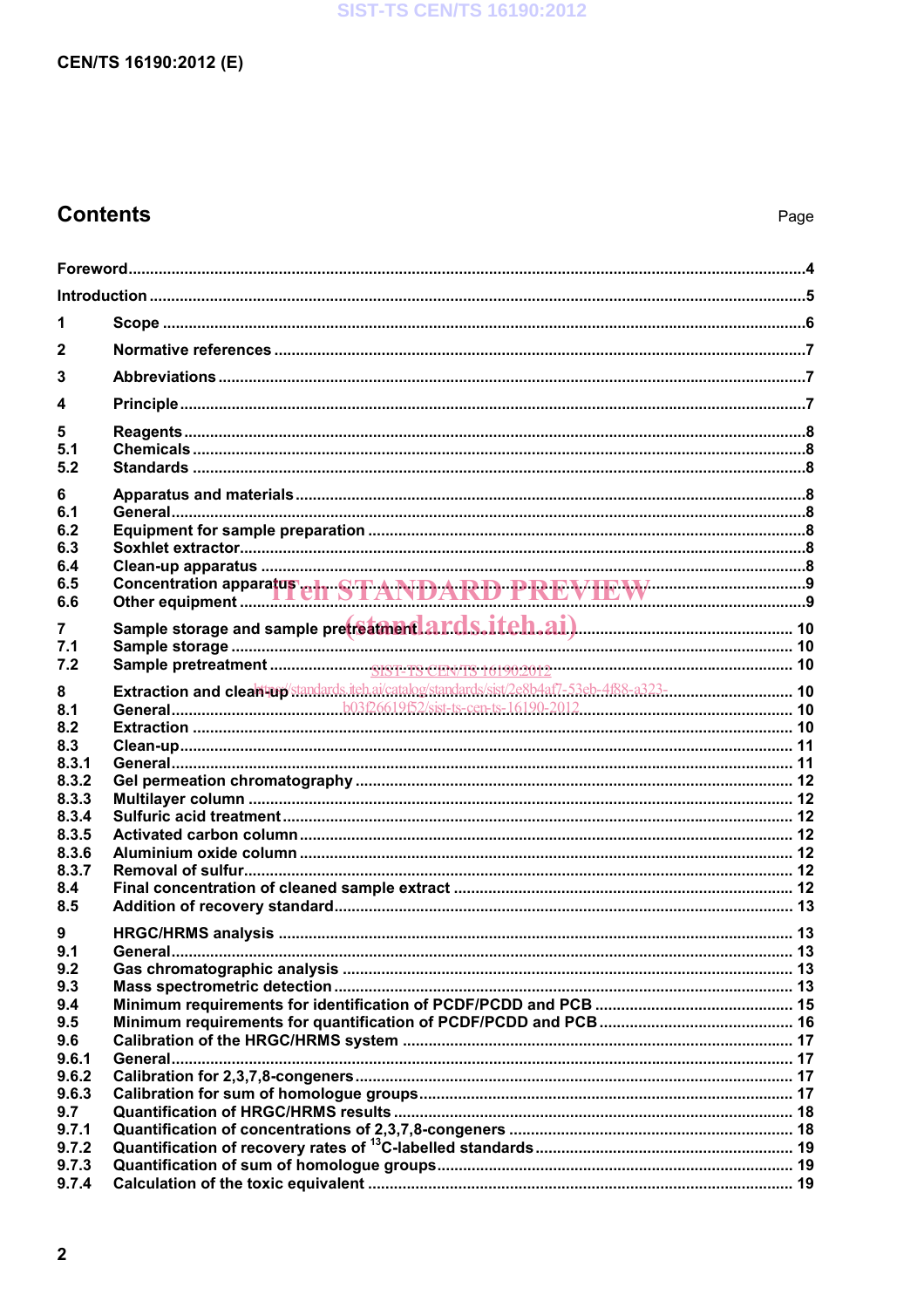| 9.7.5                                 |  |
|---------------------------------------|--|
| 10                                    |  |
| 11                                    |  |
|                                       |  |
| B.1<br>B.2                            |  |
| C.1<br>C.1.1<br>C.1.2<br>C.1.3<br>C.2 |  |
| D.1<br>D.1.1<br>D.1.2<br>D.1.3        |  |
|                                       |  |

# **iTeh STANDARD PREVIEW** (standards.iteh.ai)

**SIST-TS CEN/TS 16190:2012** 

https://standards.iteh.ai/catalog/standards/sist/2e8b4af7-53eb-4f88-a323b03f26619f52/sist-ts-cen-ts-16190-2012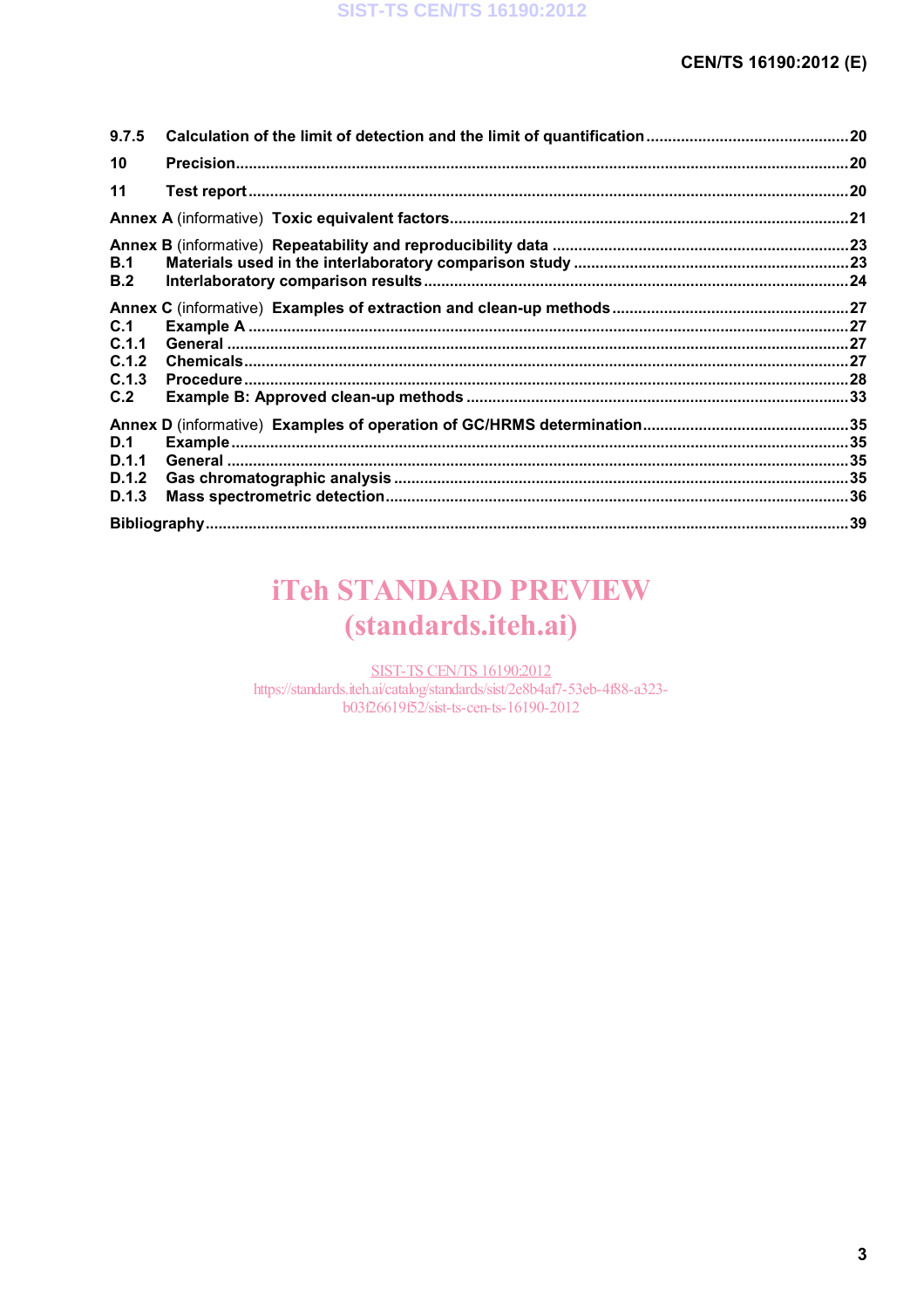### **Foreword**

This document (CEN/TS 16190:2012) has been prepared by Technical Committee CEN/TC 400 "Project Committee - Horizontal standards in the fields of sludge, biowaste and soil", the secretariat of which is held by DIN.

Attention is drawn to the possibility that some of the elements of this document may be the subject of patent rights. CEN [and/or CENELEC] shall not be held responsible for identifying any or all such patent rights.

The preparation of this document by CEN is based on a mandate by the European Commission (Mandate M/330), which assigned the development of standards on sampling and analytical methods for hygienic and biological parameters as well as inorganic and organic determinants, aiming to make these standards applicable to sludge, treated biowaste and soil as far as this is technically feasible.

According to the CEN/CENELEC Internal Regulations, the national standards organizations of the following countries are bound to announce this Technical Specification: Austria, Belgium, Bulgaria, Croatia, Cyprus, Czech Republic, Denmark, Estonia, Finland, France, Germany, Greece, Hungary, Iceland, Ireland, Italy, Latvia, Lithuania, Luxembourg, Malta, Netherlands, Norway, Poland, Portugal, Romania, Slovakia, Slovenia, Spain, Sweden, Switzerland, Turkey and the United Kingdom.

# iTeh STANDARD PREVIEW (standards.iteh.ai)

SIST-TS CEN/TS 16190:2012 https://standards.iteh.ai/catalog/standards/sist/2e8b4af7-53eb-4f88-a323 b03f26619f52/sist-ts-cen-ts-16190-2012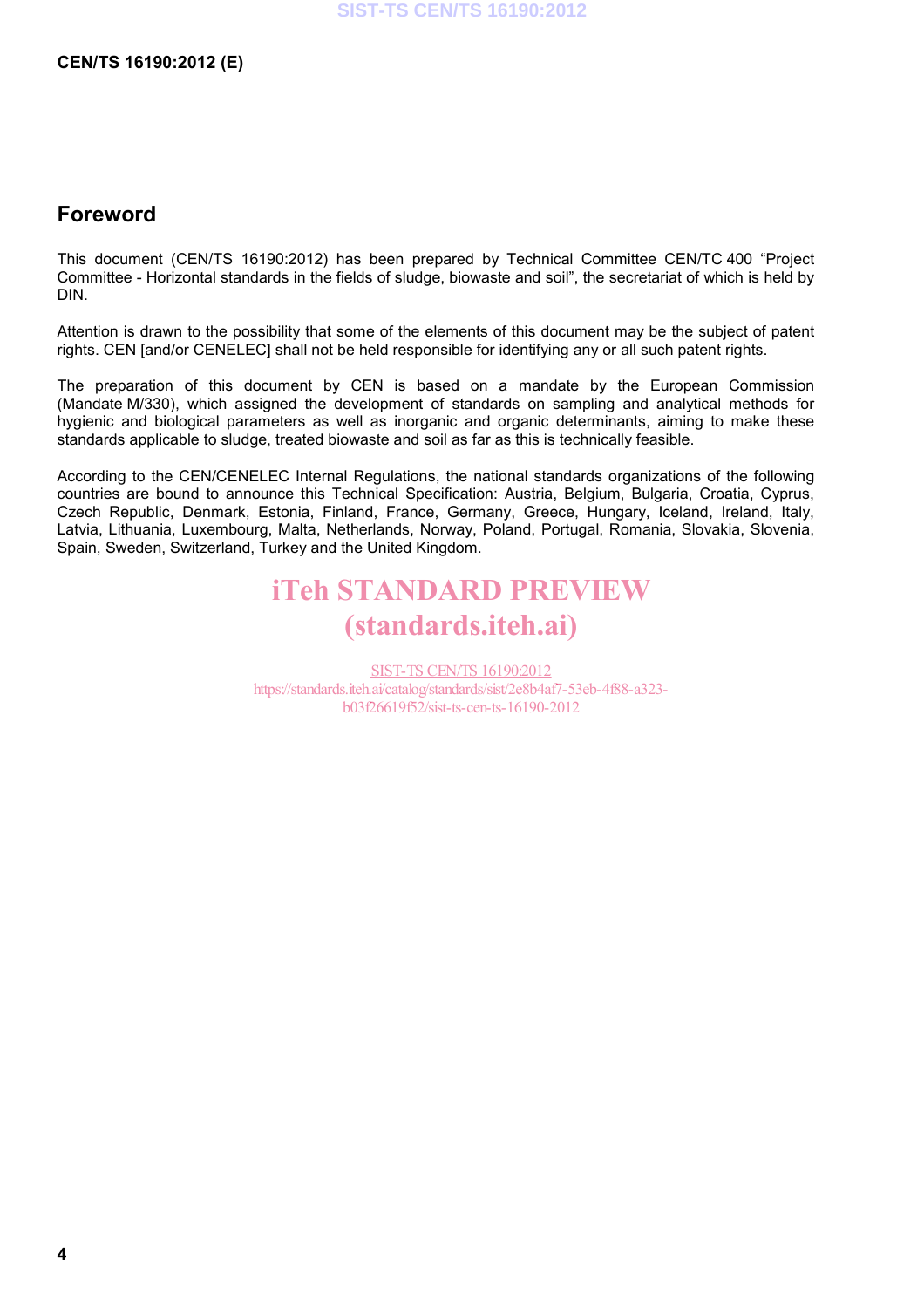### **Introduction**

Two groups of related chlorinated aromatic ethers are known as polychlorinated dibenzo-p-dioxins (PCDDs) and polychlorinated dibenzofurans (PCDFs); they consist of a total of 210 individual substances (congeners): 75 PCDDs and 135 PCDFs.

A group of chlorinated aromatic compounds similar to polychlorinated dibenzo-p-dioxins (PCDDs) and polychlorinated dibenzofurans (PCDFs) is known as polychlorinated biphenyls (PCBs) which consist of 209 individual substances.

PCDDs and PCDFs can form in the combustion of organic materials; they also occur as undesirable byproducts in the manufacture or further processing of chlorinated organic chemicals. PCDDs/PCDFs enter the environment via these emission paths and through the use of contaminated materials. In fact, they are universally present at very small concentrations. The 2,3,7,8-substituted congeners are toxicologically significant. Toxicologically much less significant than the tetrachlorinated to octachlorinated dibenzo-pdioxins/dibenzofurans are the 74 monochlorinated to trichlorinated dibenzo-p-dioxins/dibenzofurans.

PCBs have been produced over a period of approximately 50 years until the end of the 1990s for the purpose of different use in open and closed systems, e. g. as electrical insulators or dielectric fluids in capacitors and transformers, as specialised hydraulic fluids, as a plasticizer in sealing material. Worldwide more than one million tons of PCBs were produced.  $\Gamma \textbf{ANDARD PREVIEW}$ 

PCDD/F as well as PCBs are emitted during thermal processes as e. g. waste incineration. In 1997 a group of<br>experts of the World Health Organisation (WHO) fixed toxicity equivalent factors (TEF) for PCDD and twelve experts of the World Health Organisation (WHO) fixed toxicity equivalent factors (TEF) for PCDD and twelve PCBs, known as dioxin-like PCBs (see Annex A). These twelve dioxin-like PCBs consist of four non-ortho PCBs and eight mono-ortho PCBs (no oblight) one childrine atoms in 2-, 2'-, 6- and 6'-position), having a planar or mostly planar structure/ Dioxin-like PCB can contribute considerably to the total WHO-TEQ.

b03f26619f52/sist-ts-cen-ts-16190-2012

Only skilled operators who are trained in handling highly toxic compounds should apply the method described in this Technical Specification.

This Technical Specification is applicable for several types of matrices and validated for municipal sludge (see also Annex B for the results of the validation).

**WARNING — Persons using this Technical Specification should be familiar with usual laboratory practice. This Technical Specification does not purport to address all of the safety problems, if any, associated with its use. It is the responsibility of the user to establish appropriate safety and health practices and to ensure compliance with any national regulatory conditions.** 

**IMPORTANT — It is absolutely essential that tests conducted according to this Technical Specification be carried out by suitably trained staff.**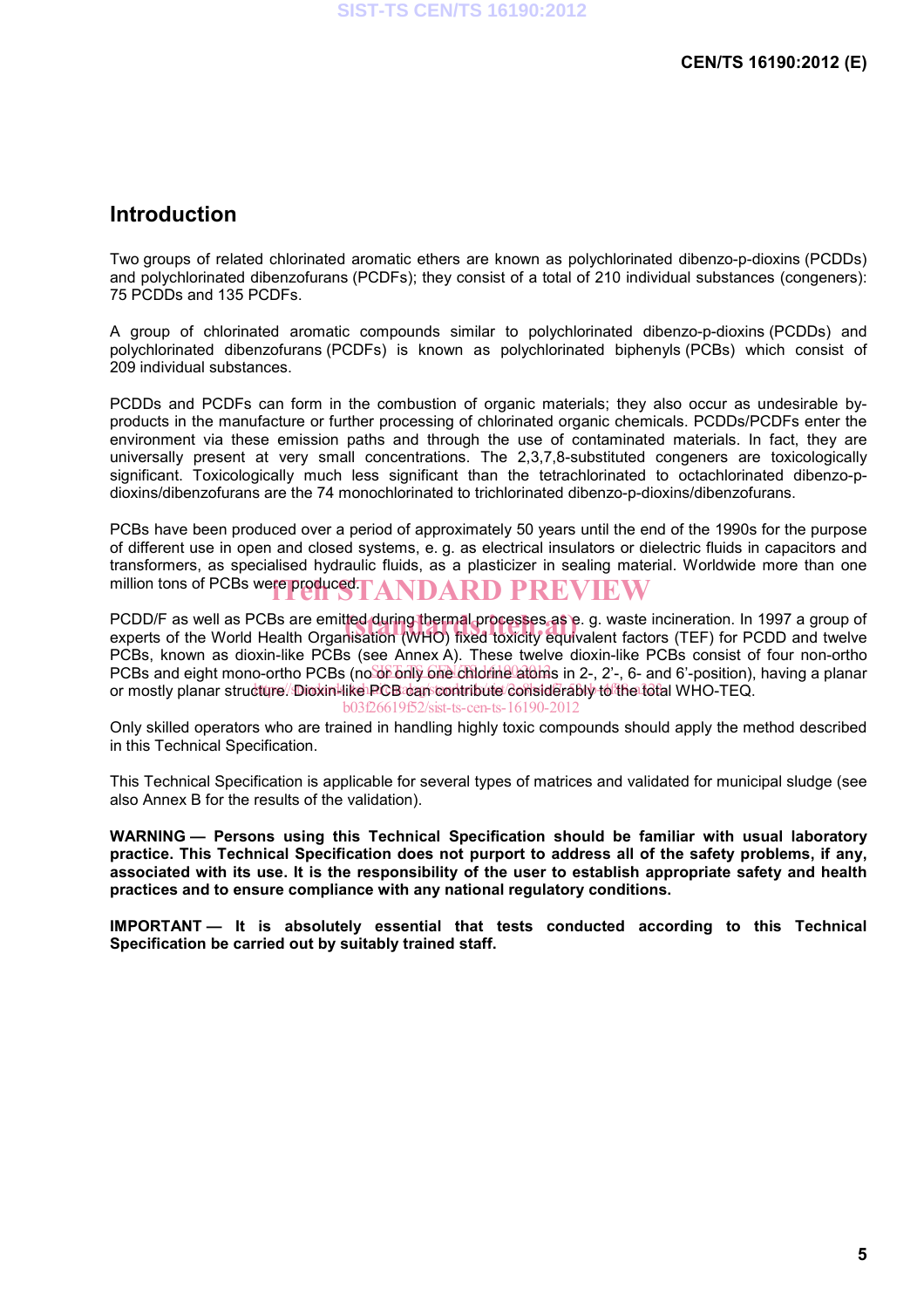#### **CEN/TS 16190:2012 (E)**

#### **1 Scope**

This Technical Specification specifies a method for quantitative determination of 17 2,3,7,8-chlorine substituted dibenzo-p-dioxins and dibenzofurans and dioxin-like polychlorinated biphenyls in sludge, treated biowaste and soil using liquid column chromatographic clean-up methods and GC/HRMS.

The analytes to be determined with this Technical Specification are listed in Table 1.

| <b>Substance</b>                                                     | <b>Abbreviation</b>             |
|----------------------------------------------------------------------|---------------------------------|
| Tetrachlorodibenzo-p-dioxin                                          | <b>TCDD</b>                     |
| Pentachlorodibenzo-p-dioxin                                          | PeCDD                           |
| Hexachlorodibenzo-p-dioxin                                           | <b>HxCDD</b>                    |
| Heptachlorodibenzo-p-dioxin                                          | <b>HpCDD</b>                    |
| Octachlorodibenzo-p-dioxin                                           | <b>OCDD</b>                     |
| Tetrachlorodibenzofuran                                              | <b>TCDF</b>                     |
| Pentachlorodibenzofuran                                              | PeCDF                           |
| Hexachlorodibenzofuran                                               | <b>HxCDF</b>                    |
| Heptachlorodibenzofuran                                              | <b>HpCDF</b>                    |
| Octachlorodibenzofuran                                               | <b>OCDF</b>                     |
| Polychlorinated biphenyl                                             | <b>PCB</b>                      |
| Trichlorobiphenyl                                                    | <b>TCB</b><br>CEN/TS 16190:2012 |
| Tetrachlorobipheny standards.iteh.ai/catalog/standards/sist/2e8b4af7 | Fect 8-a323-                    |
| 2/SISt-1S-<br>Pentachlorobiphenyl                                    | PeCB                            |
| Hexachlorobiphenyl                                                   | <b>HxCB</b>                     |
| Heptachlorobiphenyl                                                  | HpCB                            |
| Decachlorobiphenyl                                                   | DecaCB                          |

**Table 1 — Analytes and their abbreviations** 

The limit of detection depends on the kind of sample, the congener, the equipment used and the quality of chemicals used for extraction and clean-up. Under the conditions specified in this Technical Specification, limits of detection better than 1 ng/kg (expressed as dry matter) can be achieved.

This method is "performance based". It is permitted to modify the method if all performance criteria given in this method are met.

NOTE In principle this method can also be applied for sediments, mineral wastes and for vegetation. It is the responsibility of the user of this Technical Specification to validate the application for these matrices. For measurement in complex matrices like fly ashes adsorbed on vegetation it can be necessary to further improve the clean up. This can also apply to sediments and mineral wastes.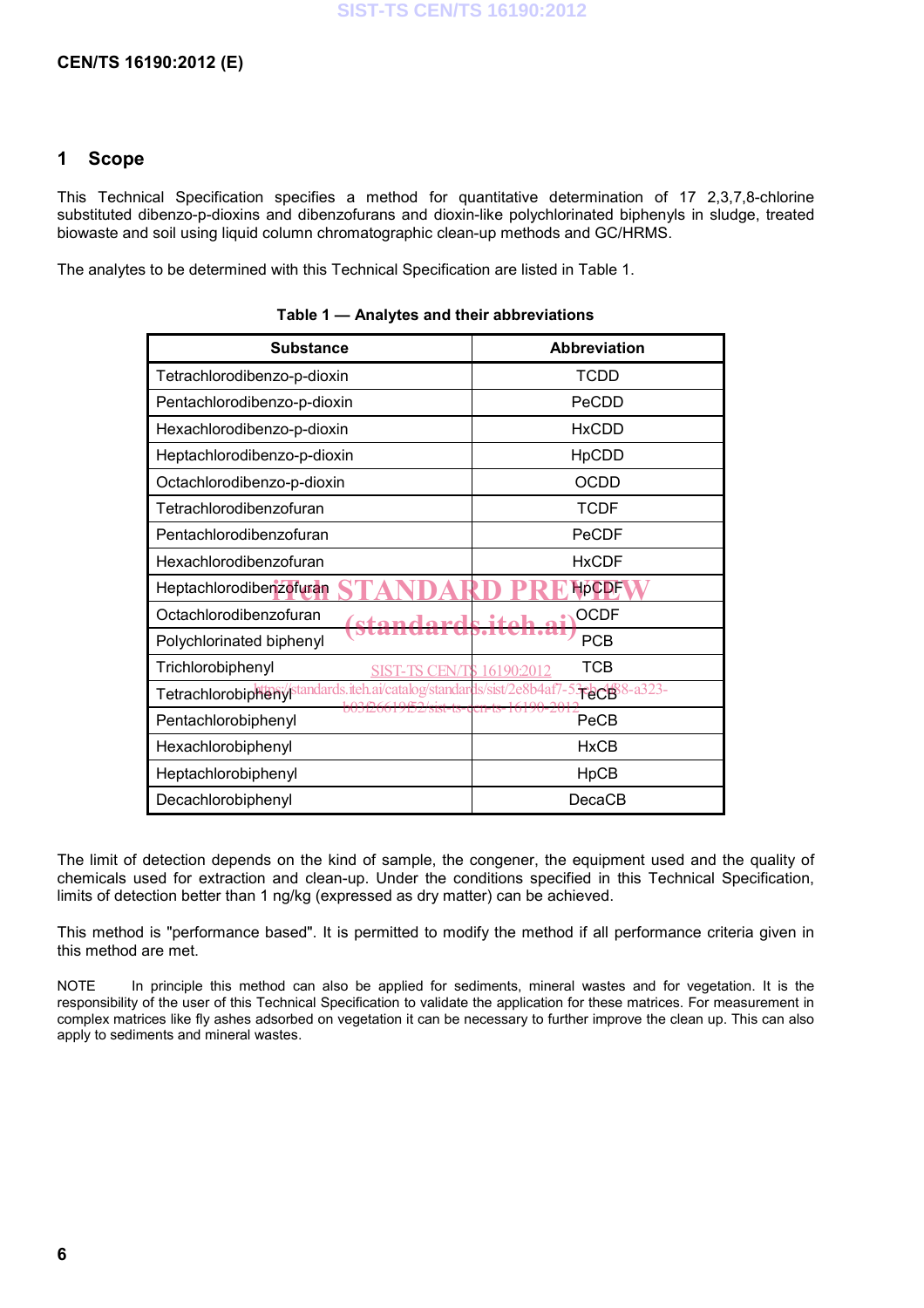### **2 Normative references**

The following documents, in whole or in part, are normatively referenced in this document and are indispensable for its application. For dated references, only the edition cited applies. For undated references, the latest edition of the referenced document (including any amendments) applies.

EN 16179, *Sludge, treated biowaste and soil — Guidance for sample pretreatment*

### **3 Abbreviations**

| <b>PCB</b>                                 | Polychlorinated biphenyls                                                                                                                                                                                                                     |
|--------------------------------------------|-----------------------------------------------------------------------------------------------------------------------------------------------------------------------------------------------------------------------------------------------|
| PCDD/PCDF or PCDD/F                        | Polychlorinated dibenzo-p-dioxins/dibenzofurans                                                                                                                                                                                               |
| <b>I-TEF NATO/CCMS</b>                     | International toxic equivalent factor proposed by NATO-CCMS in 1988 (for<br>detailed description, see Annex A)                                                                                                                                |
| I-TEQ                                      | International toxic equivalent obtained by multiplying the mass determined with<br>the corresponding I-TEF including PCDDs and PCDFs (for detailed description,<br>see Annex A). Should only be used for comparison with older data           |
| <b>WHO-TEF</b>                             | Toxic equivalent factor proposed by WHO in 2005 (for detailed description, see<br>Annex A)                                                                                                                                                    |
| <b>WHO-TEQ</b>                             | Foxic equivalent obtained by multiplying the mass determined with the<br>corresponding WHO-TEF: including PCDD, PCDF and PCB (for detailed<br>description, see Annex A). WHO-TEQ <sub>PCB</sub> , WHO-TEQ <sub>PCDD/F</sub> should be used to |
|                                            | distinguish different compound classes<br>SIST-TS CEN/TS 16190:2012                                                                                                                                                                           |
|                                            | https://standards.iteh.ai/catalog/standards/sist/2e8b4af7-53eb-4f88-a323-<br>b03f26619f52/sist-ts-cen-ts-16190-2012                                                                                                                           |
| <b>Drincinlo</b><br>$\boldsymbol{\Lambda}$ |                                                                                                                                                                                                                                               |

#### **4 Principle**

This Technical Specification is based on the use of gas chromatography/mass spectrometry combined with the isotope dilution technique to enable the separation, detection and quantification of PCDD/PCDF and dioxin-like PCB in sludge, biowaste and soil. For the isotope dilution method 17 labelled PCDD/F and 12 labelled PCB internal standards are used. The extracts for the GC-MS measurements contain one or two recovery standards. The gas chromatographic parameters offer information which enables the identification of congeners (position of chlorine substitutes) whereas the mass spectrometric parameters enable the differentiation between isomers with different numbers of chlorine substitutes and between dibenzo-p-dioxins, furans and PCB.

 $13C_{12}$ -labelled PCDD/F and PCB congeners are added to the sample prior to extraction and HRGC/HRMS measurement. Losses during extraction and clean-up are detected and compensated by using these added congeners as internal standards for quantification together with recovery standards which are added just before the HRGC/HRMS analysis. For the determination of these substances it is necessary to separate PCBs from PCDDs/PCDFs and vice versa.

The main purpose of the clean-up procedure of the raw sample extract is the removal of sample matrix components, which may overload the separation method, disturb the quantification or otherwise severely impact the performance of the identification and quantification method and the separation of PCDD/F from dioxin-like PCB. Furthermore, the enrichment of the analytes in the final sample extract is achieved. Extraction procedures are usually based on Soxhlet or equivalent extraction methods of dried, preferably freeze dried, samples. Sample clean-up is usually carried out by multi-column liquid chromatographic techniques using different adsorbents. The determination of PCDD/F and PCBs is based on quantification by the isotopedilution technique using HRGC/HRMS.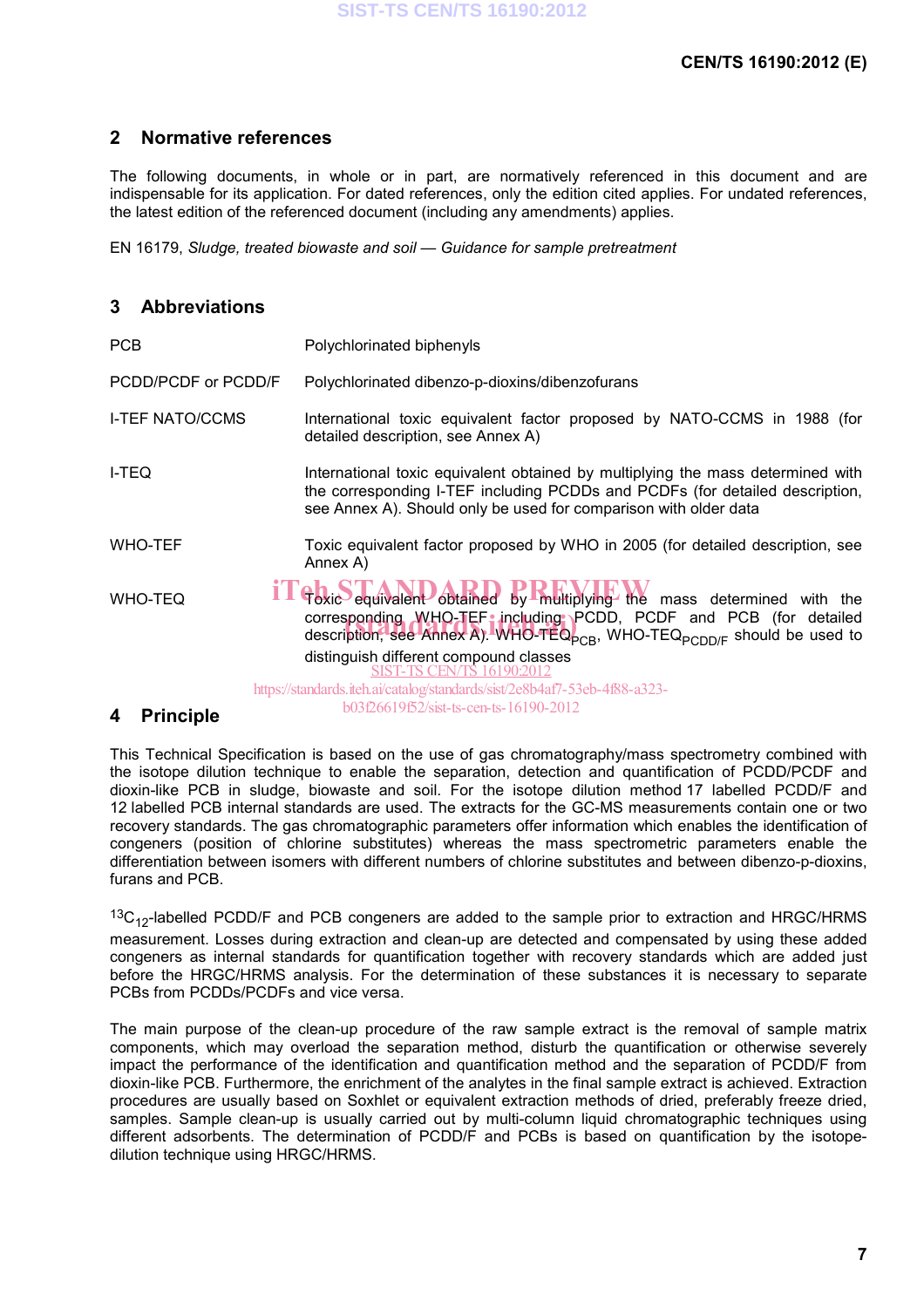#### **CEN/TS 16190:2012 (E)**

#### **5 Reagents**

#### **5.1 Chemicals**

Solvents used for extraction and clean-up shall be of pesticide grade or equivalent quality and checked for blanks. Adsorbents like aluminium oxide, silica gel, diatomaceous earth and others used for clean-up shall be of analytical grade quality or better and pre-cleaned and activated if necessary.

NOTE See Annex C for a specific list of solvents and chemicals.

#### **5.2 Standards**

- <sup>13</sup>C-spiking solution for PCDD/F (internal Standard);
- <sup>13</sup>C-spiking solution for PCB (internal Standard);
- Calibration solutions PCDD/F;
- Calibration solutions PCB;
- Recovery standard PCDD/F;
- Recovery standard PCB.

NOTE See Annex C for examples of concentration of the standard solutions. WIEW

# (standards.iteh.ai)

#### **6 Apparatus and materials**

#### **6.1 General**  SIST-TS CEN/TS 16190:2012 https://standards.iteh.ai/catalog/standards/sist/2e8b4af7-53eb-4f88-a323 b03f26619f52/sist-ts-cen-ts-16190-2012

The apparatus and materials listed below are meant as minimum requirements for "conventional" sample treatment with Soxhlet extraction and column chromatographic clean-up. Additional apparatus and materials may be necessary due to different methods of sample extraction and clean-up methods.

#### **6.2 Equipment for sample preparation**

**6.2.1 Laboratory fume hood,** of sufficient size to contain the sample preparation equipment listed below.

#### **6.2.2 Desiccator.**

**6.2.3 Balances,** consisting of an analytical type capable of weighing 0,1 mg and a top-loading type capable of weighing 10 mg.

#### **6.3 Soxhlet extractor**

- **6.3.1 Soxhlet,** 50 mm internal diameter, 150 ml or 250 ml capacity with 500 ml round bottom flask.
- **6.3.2 Thimble,** 43 mm × 123 mm, to fit Soxhlet.
- **6.3.3 Hemispherical heating mantle,** to fit 500 ml round-bottom flask.

#### **6.4 Clean-up apparatus**

**6.4.1 Disposable pipettes,** either disposable Pasteur pipettes, or disposable serological pipettes.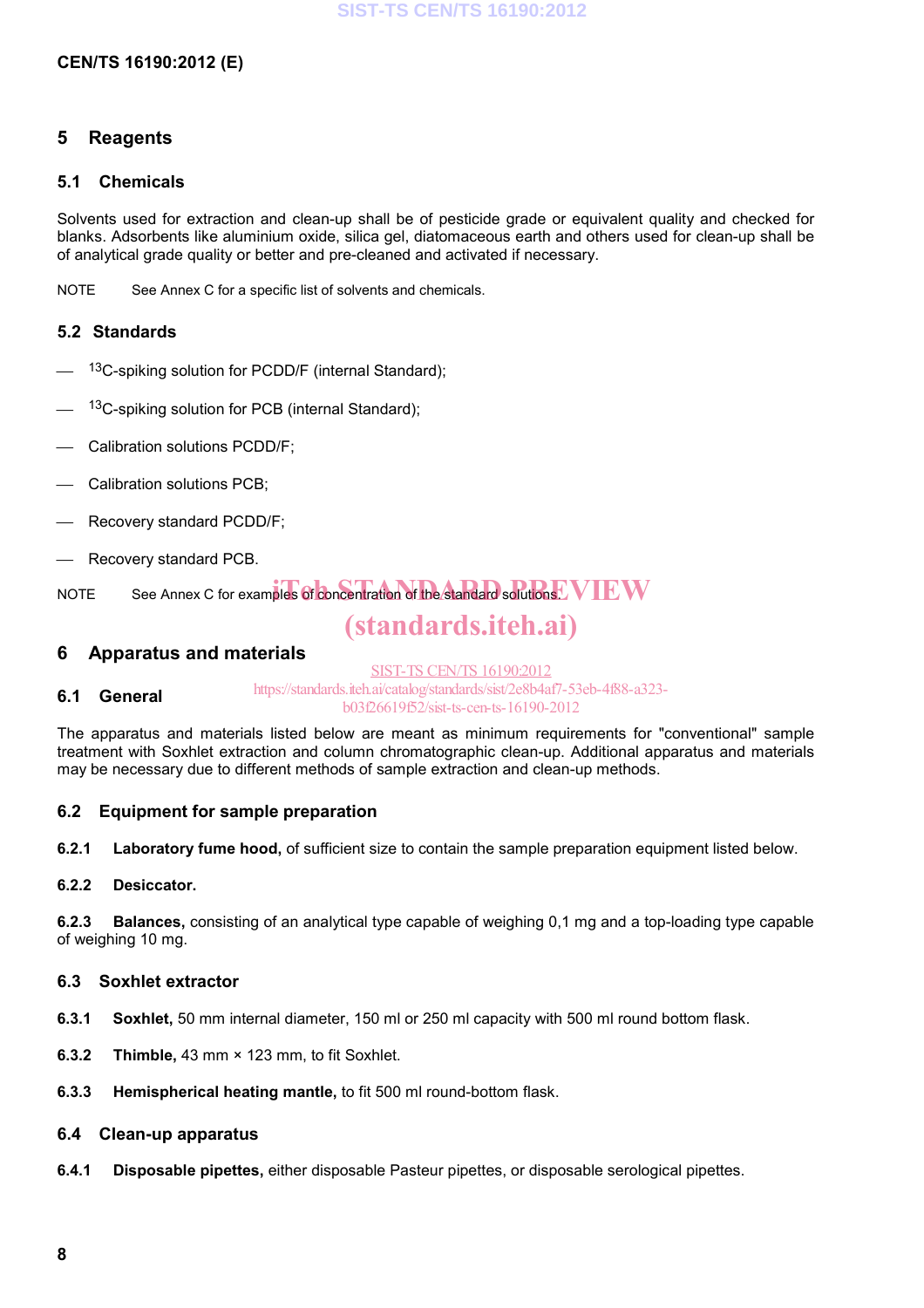#### **6.4.2 Glass chromatographic columns**, of the following sizes:

- 150 mm length × 8 mm internal diameter, with coarse-glass frit or glass-wool plug, 250 ml reservoir and glass or polytetrafluoroethylene (PTFE) stopcock;
- $-$  200 mm length × 15 mm internal diameter, with coarse-glass frit or glass-wool plug, 250 ml reservoir and glass or PTFE stopcock;
- $-$  300 mm length × 25 mm internal diameter, with coarse-glass frit or glass-wool plug, 300 ml reservoir and glass or PTFE stopcock.

**6.4.3 Oven,** capable of maintaining a constant temperature (± 5 °C) in the range of 105 °C to 450 °C for baking and storage of adsorbents.

#### **6.5 Concentration apparatus**

**6.5.1 Rotary evaporator,** equipped with a variable temperature water bath and:

- vacuum source for rotary evaporator equipped with shutoff valve at the evaporator and vacuum gauge;
- recirculating water pump and chiller, providing cooling water of  $(9 \pm 4)$  °C (use of tap water for cooling the evaporator wastes large volumes of water and can lead to inconsistent performance as water temperatures and pressures vary);
- round-bottom flask, 100 ml and 500 ml or larger, with ground-glass fitting compatible with the rotary<br>evaporator. evaporator.

**6.5.2** Nitrogen blowdown apparatus, equipped with either a water bath controlled in the range of 30 °C to 60 °C or a heated stream of nitrogen, installed in a fume hood. SIST-TS CEN/TS 16190:2012

**6.5.3 Kuderna-Danish**1) **concentrator**. https://standards.iteh.ai/catalog/standards/sist/2e8b4af7-53eb-4f88-a323b03f26619f52/sist-ts-cen-ts-16190-2012

**6.5.4 Sample vials,** of the following types:

amber glass, nominated volume 2 ml to 5 ml, with PTFE-lined screw cap;

glass, 0,3 ml, conical, with PTFE-lined screw or crimp cap.

#### **6.6 Other equipment**

 $\overline{a}$ 

**6.6.1 Gas chromatograph,** equipped with a splitless or on-column or temperature programmed injection port for the use with capillary columns, and an oven temperature programme which enables isothermal hold.

**6.6.2 GC column** for PCDDs/PCDFs and for isomer specificity for 2,3,7,8-TCDD (e.g. 60 m length  $\times$ 0,32 mm internal diameter; 0,25 µm; 5 % phenyl, 94 % methyl, 1 % vinyl silicone bonded-phase fused-silica capillary column).

**6.6.3 Mass spectrometer,** 28 eV to 80 eV electron impact ionization, capable of repetitively selectively monitoring of twelve exact masses minimum at high resolution (> 10 000) during a period of approximately 1 s.

**6.6.4 Data system,** capable of collecting, recording, and storing mass spectrometric data.

<sup>1)</sup> Kuderna Danish is an example of a suitable product available commercially. This information is given for the convenience of users of this Technical Specification and does not constitute an endorsement by CEN of this product.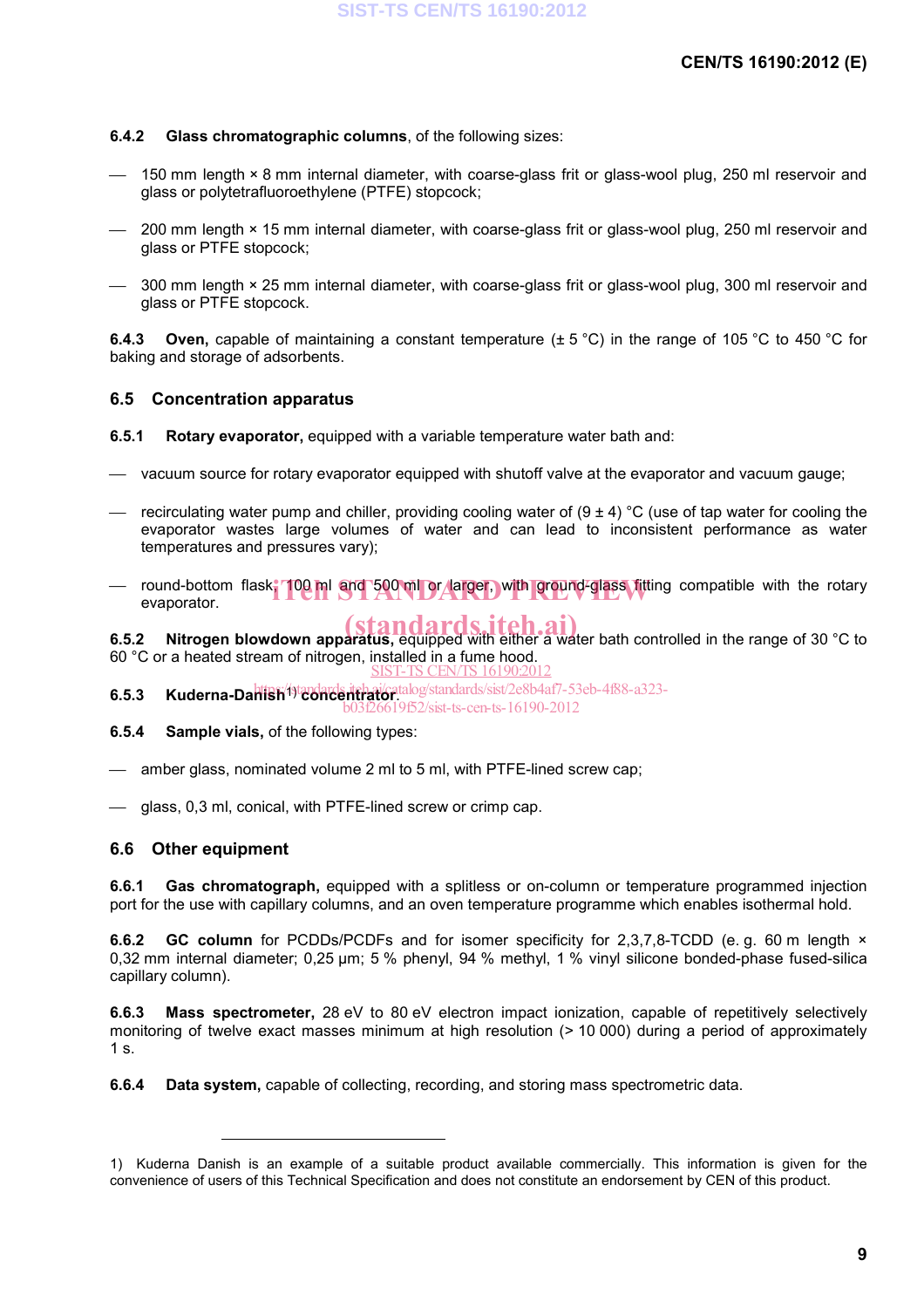#### **7 Sample storage and sample pretreatment**

#### **7.1 Sample storage**

Samples should be stored in suitable containers with an appropriate closure material such as polytetrafluoroethylene (PTFE). Samples to be frozen may be stored in aluminium containers pre-cleaned by heating to 450 °C for minimum 4 h or by rinsing with a non-chlorinated solvent.

Samples should be kept cold  $(< 8 \degree C)$  and in the dark. The sample pretreatment should take place within three days of sampling. Alternatively, samples may be frozen (–18 °C) directly after sampling and kept frozen before sample pretreatment.

#### **7.2 Sample pretreatment**

Drying and homogenization should be carried out according to EN 16179, if not otherwise specified. Store the ground material in a desiccator or a tightly closed glass container.

### **8 Extraction and clean-up**

#### **8.1 General**

In this Technical Specification the minimum requirements for extraction and clean-up to be met are described as well as examples of operation. The analyst may use any of the procedures given below and in Annex C or<br>any suitable alternative procedures. CALS TANDARD AND FIRE PRECIPTY OF N any suitable alternative procedures  $\mathbf{C}\mathbf{H} \mathbf{S}\mathbf{I} \mathbf{A}\mathbf{I}$ 

The determination of PCDDs/PCDFs is based on quantification by the isotope-dilution technique using HRGC/HRMS.  ${}^{13}C_{12}$ -labelled 2,3,7,8-chlorine substituted PCDD/PCDF congeners are added at different stages of the whole method. Losses during extraction and clean-up can be detected and compensated by etages of the whole method. Ecoses dailing oxidently and electrication together with recovery standards which are added just before the HRGC/HRMS and all analysis. However, due to possible differences in the binding and adsorption characteristics between the native PCDDs/PCDFs and the  ${}^{13}C_{12}$ -labelled congeners, which are added during analysis, complete substantiation of the extraction efficiency and compensation of losses during clean-up is not ensured. Therefore, in addition the applied methods shall be validated thoroughly. Examples of well-proven extraction and clean-up methods are given in Annex C.

The main purpose of the clean-up procedure of the raw sample extract is the removal of sample matrix components, which may overload the separation method, disturb the quantification or otherwise severely impact the performance of the identification and quantification method and to separate dioxin-like PCB from PCDD/F. Furthermore, an enrichment of the analytes in the final sample extract is achieved. Extraction procedures are usually based on soxhlet extraction of the < 2 mm fraction of the dry and ground or sieved solid sample. Sample clean-up is usually carried out by multi-column liquid chromatographic techniques using different adsorbents.

In principle any clean-up method can be used which recovers the analytes in sufficient quantities. Furthermore, the final sample extract shall not affect adversely the performance of the analytical system or the quantification step. However, all applied methods shall be tested thoroughly and shall pass a set of method validation requirements before they can be employed. In addition, the verification of the method performance for each single sample shall be part of the applied quality assurance protocol.

#### **8.2 Extraction**

The sample amount used for extraction may vary from 5 g to 50 g depending on the expected level of contamination.

The internal standard consisting of  ${}^{13}C_{12}$ -labelled congeners listed in Table 2 shall be added directly onto the